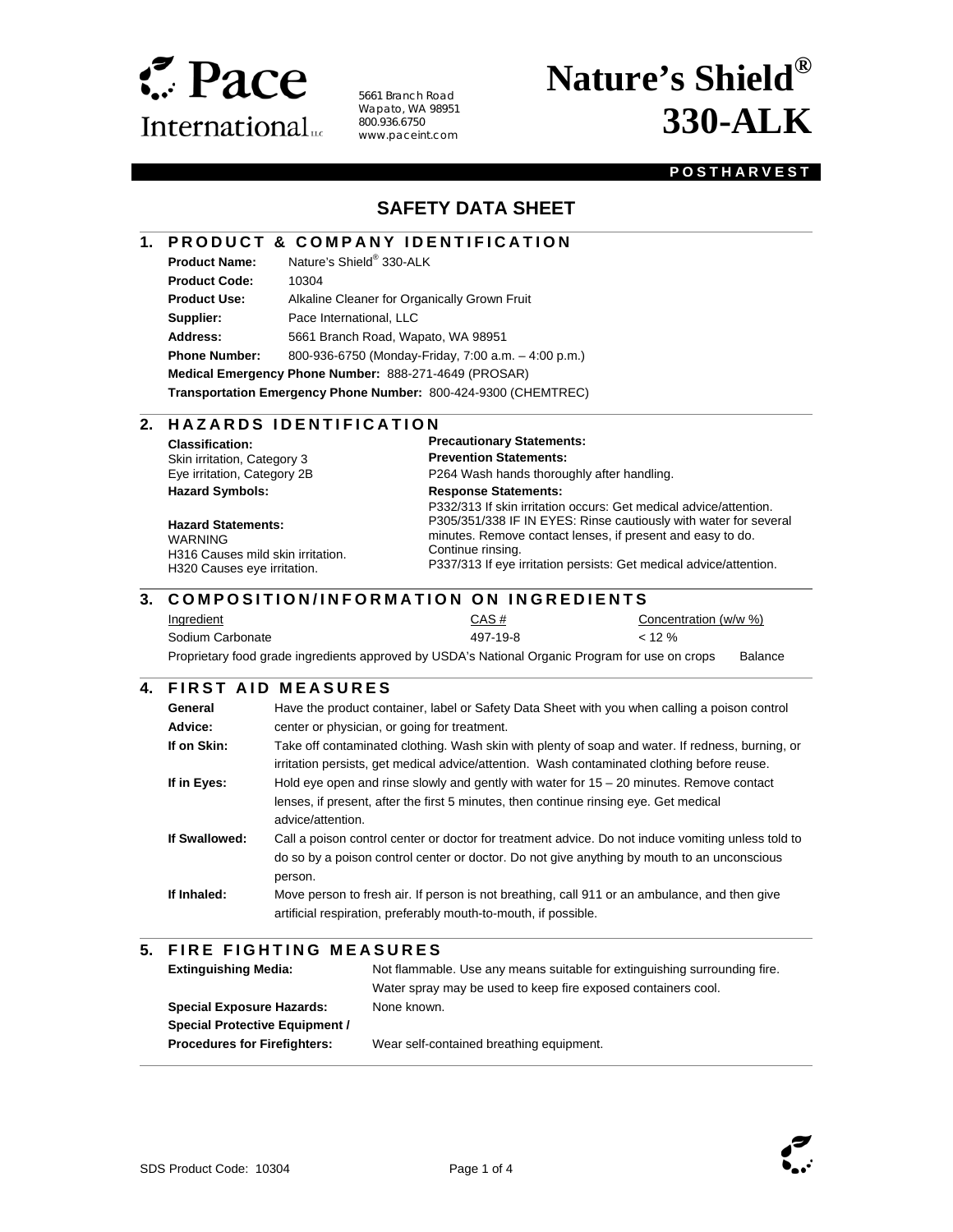$\overline{\phantom{a}}$ 

l

 $\overline{\phantom{a}}$ 

l

 $\overline{\phantom{a}}$ 

#### **6. ACCIDENTAL RELEASE MEASURES**

| <b>Personal Precautions:</b>              | Wear protective clothing, chemical resistant gloves, and safety glasses.                                                                                                                                                                                      |
|-------------------------------------------|---------------------------------------------------------------------------------------------------------------------------------------------------------------------------------------------------------------------------------------------------------------|
| <b>Environmental Precautions:</b>         | In case of spill isolate area and deny entry to unnecessary personnel.                                                                                                                                                                                        |
| <b>Containment / Clean-Up</b><br>Methods: | Stop spill at the source. Construct temporary dikes of dirt, sand, or other<br>appropriate material to prevent spreading of the material. Absorb with an inert<br>material such as sand or vermiculite and place in an appropriate container for<br>disposal. |

#### **7. H A N D L I N G & S T O R A G E**

| Handling: | Avoid contact with skin and eyes. Good standards of hygiene should be maintained at all |
|-----------|-----------------------------------------------------------------------------------------|
|           | times. Smoking, eating, and drinking are prohibited in the work area. For personal      |
|           | protection wear protective clothing, chemical resistant gloves, and safety glasses.     |
| Storage:  | Store in a cool, dry area at room temperature, and away from direct sunlight. Keep      |
|           | container tightly closed when not in use. Keep out of reach of children and livestock.  |

#### **8. EXPOSURE CONTROLS/PERSONAL PROTECTION**

| <b>Occupational Exposure Limits:</b> | Contains no substances with occupational exposure limit values. Local                                                                                                                                                                                                                                 |
|--------------------------------------|-------------------------------------------------------------------------------------------------------------------------------------------------------------------------------------------------------------------------------------------------------------------------------------------------------|
|                                      | nuisance dust standards apply.                                                                                                                                                                                                                                                                        |
| <b>Engineering Controls:</b>         | Local exhaust ventilation maybe necessary to control air contaminants to their<br>exposure limits. The use of local ventilation is recommended to control<br>emissions near the source. Provide mechanical ventilation for confined<br>spaces.                                                        |
| <b>Personal Protective</b>           | <b>Clothing:</b> Wear protective clothing and chemical resistant gloves when                                                                                                                                                                                                                          |
| Equipment :                          | handling.                                                                                                                                                                                                                                                                                             |
|                                      | <b>Eye Protection:</b> Wear safety glasses. Eye fountain and washing facilities<br>should be present at work area.<br><b>Respiratory Protection:</b> Not normally required. A NIOSH-approved respirator<br>with organic vapor filter may be used in misty environments without proper<br>ventilation. |

#### **9. PHYSICAL & CHEMICAL PROPERTIES**

| <b>Physical state:</b>         | Liquid            |                                   |                   |
|--------------------------------|-------------------|-----------------------------------|-------------------|
| Appearance:                    | Clear, brown      | <b>Upper/Lower flammability</b>   | Not available     |
|                                | homogenous        | limits:                           |                   |
| Odor:                          | Little to no odor | Vapor pressure:                   | Not available     |
| Odor threshold:                | Not available     | Vapor density: (air =1)           | Not available     |
| pH:                            | $9.5 - 11.5$      | Specific Gravity: $(H2O = 1)$     | 1.1               |
| <b>Melting/Freezing point:</b> | Not available     | Solubility:                       | Miscible in water |
| <b>Boiling point:</b>          | 212°F (100°C)     | <b>Partition coefficient</b>      | Not available     |
|                                |                   | (n-octanol-water):                |                   |
| Flash point:                   | Not flammable     | Auto-ignition temperature:        | Not available     |
| <b>Evaporation rate:</b>       | Not available     | <b>Decomposition temperature:</b> | Not available     |
| Flammability (solid, gas):     | Not applicable    | Viscosity:                        | Not available     |
|                                |                   |                                   |                   |

#### **10. STABILITY & REACTIVITY**

**Reactivity hazards:** None known **Chemical stability:** Stable at ambient conditions **Conditions to avoid:** None known **Incompatible materials:** Strong oxidizers and acids **Hazardous decomposition products:** 

Sodium oxides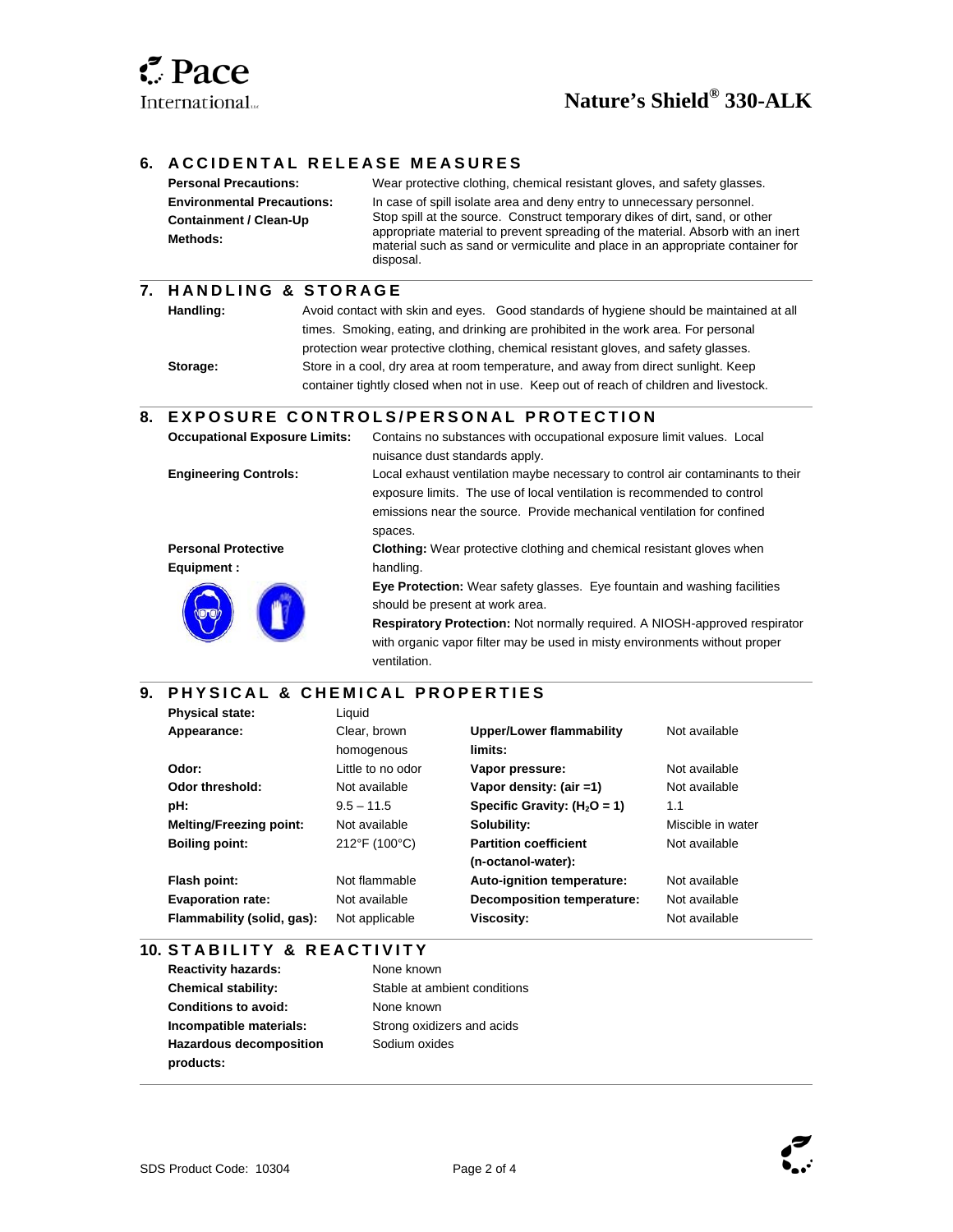## **Nature's Shield® 330-ALK**

#### **11. TOXICOLOGICAL INFORMATION**

| <b>Acute toxicity:</b>            | <b>Acute Oral:</b>                                                          | $LD_{50}$ (estimate): > 5000 mg/kg                                                 | Based on Ingredients |
|-----------------------------------|-----------------------------------------------------------------------------|------------------------------------------------------------------------------------|----------------------|
|                                   | <b>Acute Dermal:</b>                                                        | $LD_{50}$ (estimate): > 5000 mg/kg                                                 | Based on Ingredients |
|                                   | Inhalation:                                                                 | $LC_{50}$ (estimate): $> 20$ mg/L                                                  | Based on Ingredients |
| <b>Skin corrosion/irritation:</b> | Causes mild skin irritation                                                 |                                                                                    |                      |
| Eye damage/irritation:            | Causes eye irritation                                                       |                                                                                    |                      |
| Respiratory/Skin                  |                                                                             |                                                                                    |                      |
| sensitization:                    | No evidence of sensitization.                                               |                                                                                    |                      |
| Germ cell mutagenicity:           | Not available                                                               |                                                                                    |                      |
| Carcinogenicity:                  | No carcinogenic effects are expected due to product being comprised of FDA- |                                                                                    |                      |
|                                   | approved food-grade ingredients.                                            |                                                                                    |                      |
| <b>Reproductive toxicity:</b>     | Occasional workplace exposure is not expected to present a hazard.          |                                                                                    |                      |
| Target organ effects:             | No known target organ effects.                                              |                                                                                    |                      |
| <b>Aspiration hazard:</b>         |                                                                             | Material does not present an aspiration hazard.                                    |                      |
| <b>Potential health effects:</b>  |                                                                             | May cause redness and reversible irritation to eyes. Prolonged or repeated contact |                      |
|                                   | may cause skin irritation.                                                  |                                                                                    |                      |

#### **12. ECOLOGICAL INFORMATION**

| Toxicity:                         | $LC_{50}$ (96-hr) fish: $> 100$ mg/L (estimate) | Based on Ingredients |
|-----------------------------------|-------------------------------------------------|----------------------|
| Persistence/ degradability:       | Not available                                   |                      |
| <b>Bioaccumulative potential:</b> | Not available                                   |                      |
| Mobility in soil:                 | Not available                                   |                      |
| Other adverse effects:            | Not available                                   |                      |
|                                   |                                                 |                      |

#### **13. DISPOSAL CONSIDERATIONS**

l

 $\overline{a}$ 

l

 $\overline{\phantom{a}}$ 

l

**Disposal methods:** Recover or recycle if possible. Do not discharge into sewers, lakes, streams, or other bodies of water. Disposal should be made in accordance with applicable regional, national and local laws and regulations. Consult appropriate regulatory officials for information on disposal, keeping in mind that local regulations may be more stringent than regional or national requirements.

#### **14. TRANSPORT INFORMATION**

|                             | DOT            | <b>IMDG</b>    | <b>IATA</b>    |
|-----------------------------|----------------|----------------|----------------|
| UN number:                  | Not applicable | Not applicable | Not applicable |
| Proper shipping name:       | Not regulated  | Not regulated  | Not regulated  |
| Hazard class(es):           | Not applicable | Not applicable | Not applicable |
| Packing group:              | Not applicable | Not applicable | Not applicable |
| <b>Marine Pollutant:</b>    | Not applicable |                |                |
| <b>Special precautions:</b> | None           |                |                |

#### **15. REGULATORY INFORMATION**

| USDA:            | This product meets the standards established by the USDA National Organics Program<br>and has been approved for use on organically-grown fruit. |
|------------------|-------------------------------------------------------------------------------------------------------------------------------------------------|
| <b>SARA 313:</b> | Contains no chemicals subject to SARA Title III Section 313 in quantities sufficient to                                                         |
|                  | trigger reporting requirements.                                                                                                                 |
| TSCA:            | All components of this product are included or exempt from inclusion in EPA's Toxic                                                             |
|                  | Substances Control Act (TSCA) Chemical Substance Inventory.                                                                                     |
| WHMIS:           | This product has been classified in accordance with the hazard criteria of the CPR and the                                                      |
|                  | SDS contains all of the information required by the CPR.                                                                                        |
|                  |                                                                                                                                                 |